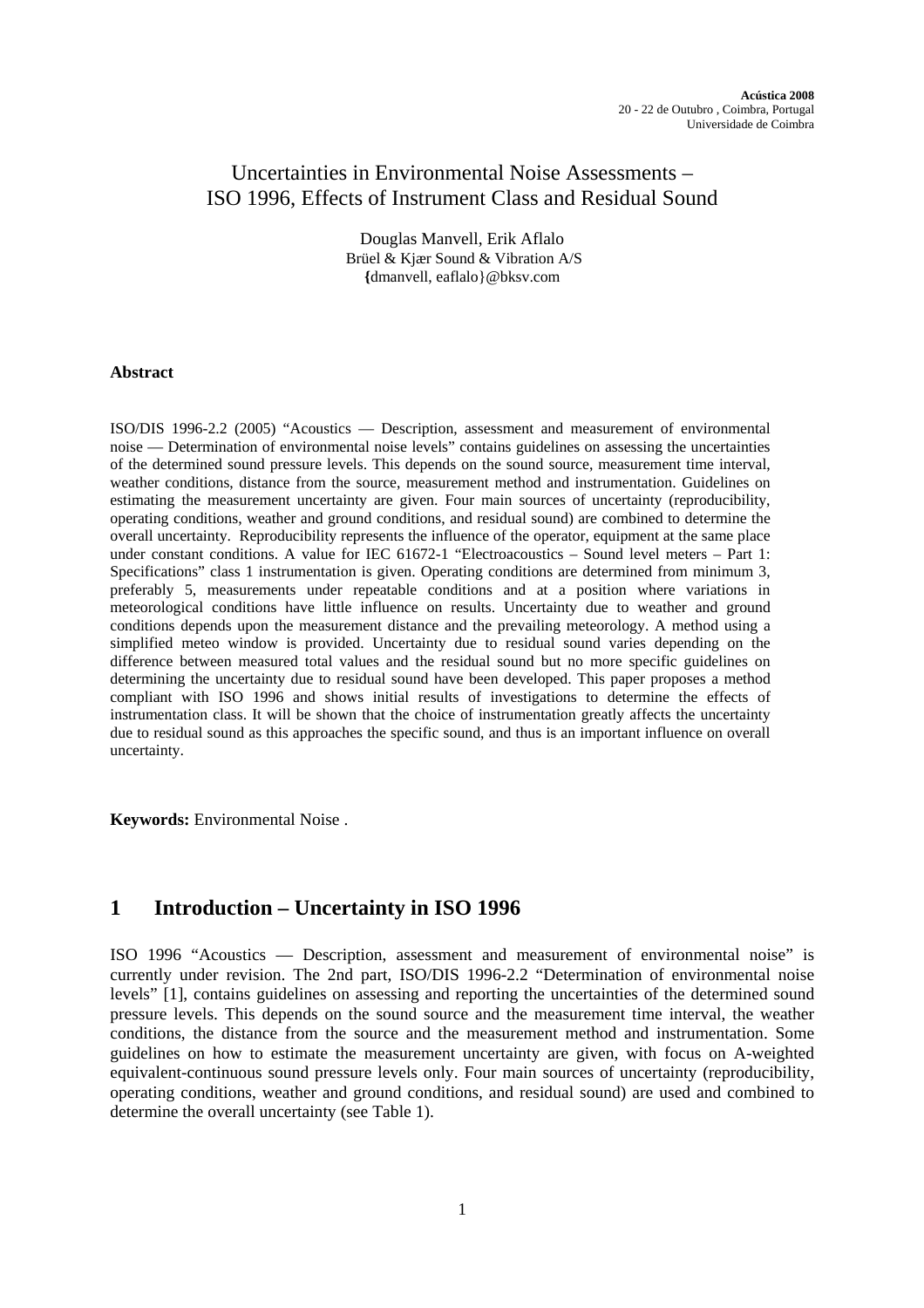Reproducibility represents the influence of different operator, different equipment, same place and everything else constant. A value for instrumentation conforming with IEC 61672-1 "Electroacoustics – Sound level meters – Part 1: Specifications" [2] class 1 is given. Operating conditions are determined from at least 3, and preferably 5, measurements under repeatability conditions (the same measurement procedure, the same instruments, the same operator, the same place) and at a position where variations in meteorological conditions have little influence on the results. The uncertainty due to weather and ground conditions varies depending upon the measurement distance and the prevailing meteorology. A method using a simplified meteo window is provided. The uncertainty due to residual sound (the total sound remaining at a given position in a given situation when the specific sounds under consideration are suppressed) varies depending on the difference between measured total values and the residual sound.

### **2 Notes on Uncertainty in ISO 1996**

With short-term assessments of the  $L_{Aeq}$  of a stable, continuous source, at close range, under favourable meteorological conditions, without noticeable residual sound, the uncertainty terms could typically be 1, 0.5, 1.5 and 0 dB respectively, giving an overall combined uncertainty of 3.0 dB, something that has proven to be realistic [3, 4].

Note that the values reproduced in Table 1 concern  $L_{Aeq}$  levels. Higher uncertainties are to be expected on maximum levels, frequency band levels and levels of tonal components in noise.

The method assumes arithmetic averaging and Gaussian distribution. Discussion of this is outside the scope of this paper. In addition, the values reproduced in Table 1 concern the use of Class 1 instrumentation. However, the standard permits the use of instrumentation systems, including the microphone, cable and recorders if any, that conform to the requirements for a class 1 or class 2 instrument laid down in IEC 61672-1. If class 2 sound level meters or directional microphones are used the value will be larger.

ISO TC42/SC1 Working Group 45 (WG45), who is responsible for the development of the standard, has spent much time discussing the guidelines regarding the various sources of uncertainty and the requirements to instrumentation. However, WG45 has not developed more specific guidelines on determining the uncertainty due to residual sound (the total sound remaining at a given position in a given situation when the specific sounds under consideration are suppressed). This is the challenge that is taken up by the authors.

| <b>Standard deviation</b><br>of reproducibility $^{1)}$ |                                                                                                               | <b>Standard</b><br>uncertainty                           | <b>Standard</b><br>uncertainty                                             | <b>Standard</b><br>uncertainty                 | <b>Combined</b><br>standard                                                                                      | <b>Expanded</b><br>measurement |
|---------------------------------------------------------|---------------------------------------------------------------------------------------------------------------|----------------------------------------------------------|----------------------------------------------------------------------------|------------------------------------------------|------------------------------------------------------------------------------------------------------------------|--------------------------------|
|                                                         | in dB                                                                                                         | due to<br>operating<br>conditions <sup>2)</sup><br>in dB | due to weather<br>& ground<br>conditions <sup>3)</sup> in<br>dB            | due to residual<br>sound <sup>4)</sup> in $dB$ | uncertainty $\sigma_t$ in<br>dB.                                                                                 | uncertainty in<br>dВ           |
| 1,0                                                     |                                                                                                               | X                                                        | Y                                                                          | Z                                              | $\sqrt{1,0^2 + X^2 + Y^2 + Z^2}$ $\pm 2 \sigma_t$                                                                |                                |
| 1)                                                      |                                                                                                               |                                                          |                                                                            |                                                | Different operator, different equipment, same place and everything else constant, see ISO 5725. If class 2 sound |                                |
|                                                         |                                                                                                               |                                                          | level meters or directional microphones are used the value will be larger. |                                                |                                                                                                                  |                                |
| 2)                                                      |                                                                                                               |                                                          |                                                                            |                                                | To be determined from at least 3, and preferably 5 measurements under repeatability conditions (the same         |                                |
|                                                         |                                                                                                               |                                                          |                                                                            |                                                | measurement procedure, the same instruments, the same operator, the same place) and at a position where          |                                |
|                                                         | variations in meteorological conditions have little influence on the results. For long-term measurements more |                                                          |                                                                            |                                                |                                                                                                                  |                                |
|                                                         | measurements will be required to determine the repeatability standard deviation. For road traffic noise some  |                                                          |                                                                            |                                                |                                                                                                                  |                                |
|                                                         | guidance on the value of $X$ is given in 6.2.                                                                 |                                                          |                                                                            |                                                |                                                                                                                  |                                |
| 3)                                                      |                                                                                                               |                                                          |                                                                            |                                                | The value will vary depending upon the measurement distance and the prevailing meteorology. A method using a     |                                |

| Table 1: Overview of the measurement uncertainty for $L_{Aeq}$ |  |  |
|----------------------------------------------------------------|--|--|
|----------------------------------------------------------------|--|--|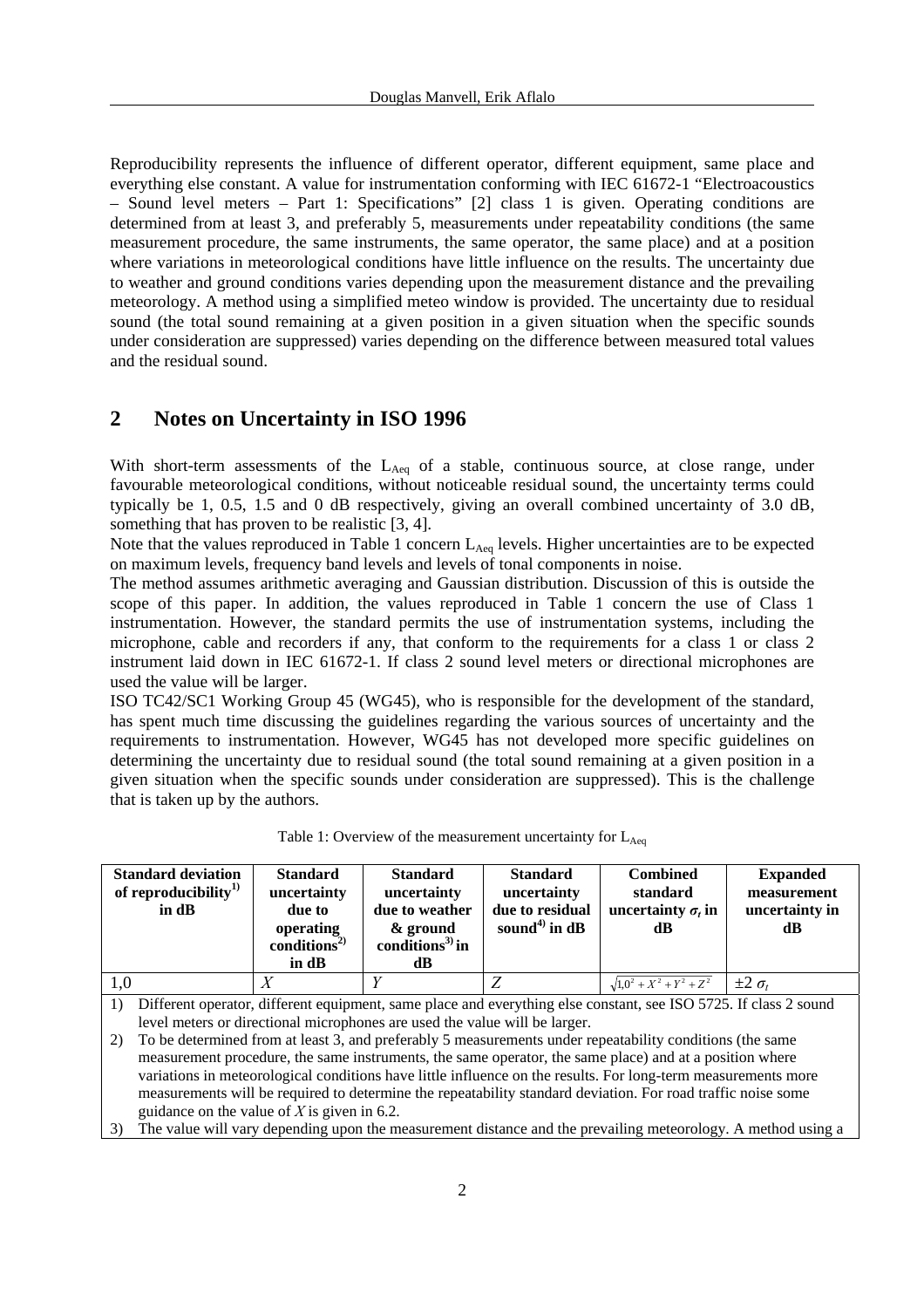simplified meteo window is provided in Annex A (in this case  $Y = \sigma_m$ ). For long-term measurements different weather categories will have to be dealt with separately and then combined together. For short-term measurements variations in ground conditions will be small. However, for long-term measurements, these variations may add considerably to the measurement uncertainty.

4) The value will vary depending on the difference between measured total values and the residual sound.

Table 2: Determining the uncertainty of short term measurements due to using IEC 61672 class 1 & 2 instrumentation

|                 |                       | <b>IEC 61672 Class 1</b> | <b>IEC 61672 Class 2</b> |                 |                                 |
|-----------------|-----------------------|--------------------------|--------------------------|-----------------|---------------------------------|
|                 |                       | <b>Expected</b>          |                          | <b>Expected</b> |                                 |
|                 |                       | effect on                |                          | effect on       |                                 |
|                 |                       | short-term               |                          | short-term      |                                 |
|                 |                       | $L_{Aeq}$                |                          | $L_{Aeq}$       |                                 |
|                 | <b>Specifications</b> | measurement              | <b>Specifications</b>    | measurement     |                                 |
| <b>Factor</b>   | minus test            | ${\bf S}$                | minus test               | ${\bf S}$       | <b>Notes</b>                    |
| Directional     |                       |                          |                          |                 | <b>Estimated from different</b> |
| response        | 1,0                   | 0,7                      | 2,0                      | 1,7             | tolerences                      |
| Frequency       |                       |                          |                          |                 | <b>Estimated from different</b> |
| weighting       | 1,0                   | 1,0                      | 1,8                      | 1,8             | tolerences                      |
|                 |                       |                          |                          |                 | <b>Estimated from different</b> |
| Level linearity | 0,8                   | 0,5                      | 1,1                      | 0,8             | tolerences                      |
| Toneburst       |                       |                          |                          |                 |                                 |
| response        | 0,5                   | 0,5                      | 1,0                      | 1,0             | Long tones                      |
| Power supply    |                       |                          |                          |                 |                                 |
| voltage         | 0,1                   | 0,1                      | 0,2                      | 0,2             | From IEC 61672                  |
|                 |                       |                          |                          |                 | Included in weather             |
| Static pressure | 0,7                   | 0,0                      | 1,0                      | 0,0             | influence                       |
| Air             |                       |                          |                          |                 | Included in weather             |
| temperature     | 0,8                   | 0,0                      | 1,3                      | 0,0             | influence                       |
|                 |                       |                          |                          |                 | Included in weather             |
| Humidity        | 0,8                   | 0,0                      | 1,3                      | 0,0             | influence                       |
| A.C. and Radio  |                       |                          |                          |                 |                                 |
| Frequency       |                       |                          |                          |                 |                                 |
| fields          | 1,3                   | 0,0                      | 2,3                      | 0,0             | Except near power systems       |
| Calibrator      | 0,25                  | 0,3                      | 0,4                      | 0,4             | From calibrator standard        |
|                 |                       |                          |                          |                 | <b>Estimated from different</b> |
| Windscreen      | 0,7                   | 0,7                      | 0,7                      | 0,7             | tolerences                      |
| <b>Expanded</b> |                       |                          |                          |                 |                                 |
| Uncertainty     |                       |                          |                          |                 |                                 |
| $(2\sigma)$     | 2,6                   | 1,6                      | 4,5                      | 2,9             |                                 |
| <b>Combined</b> |                       |                          |                          |                 |                                 |
| Uncertainty     |                       |                          |                          |                 |                                 |
| $(\sigma)$      | 1,3                   | 0,8                      | 2,2                      | 1,5             |                                 |

#### **2.1 Instrumentation Used**

The value reproduced in Table 1 for the standard deviation of reproducibility when using Class 1 instrumentation was determined through a variety of procedures. Brüel & Kjær confirmed the figure by investigating the expected effect on short-term measurements of the different factors that are tested for in the IEC 61672 Class 1 specifications. The factors were investigated for typical sources expected to be investigated in ISO 1996. The tolerances were adjusted to those that must be used by sound level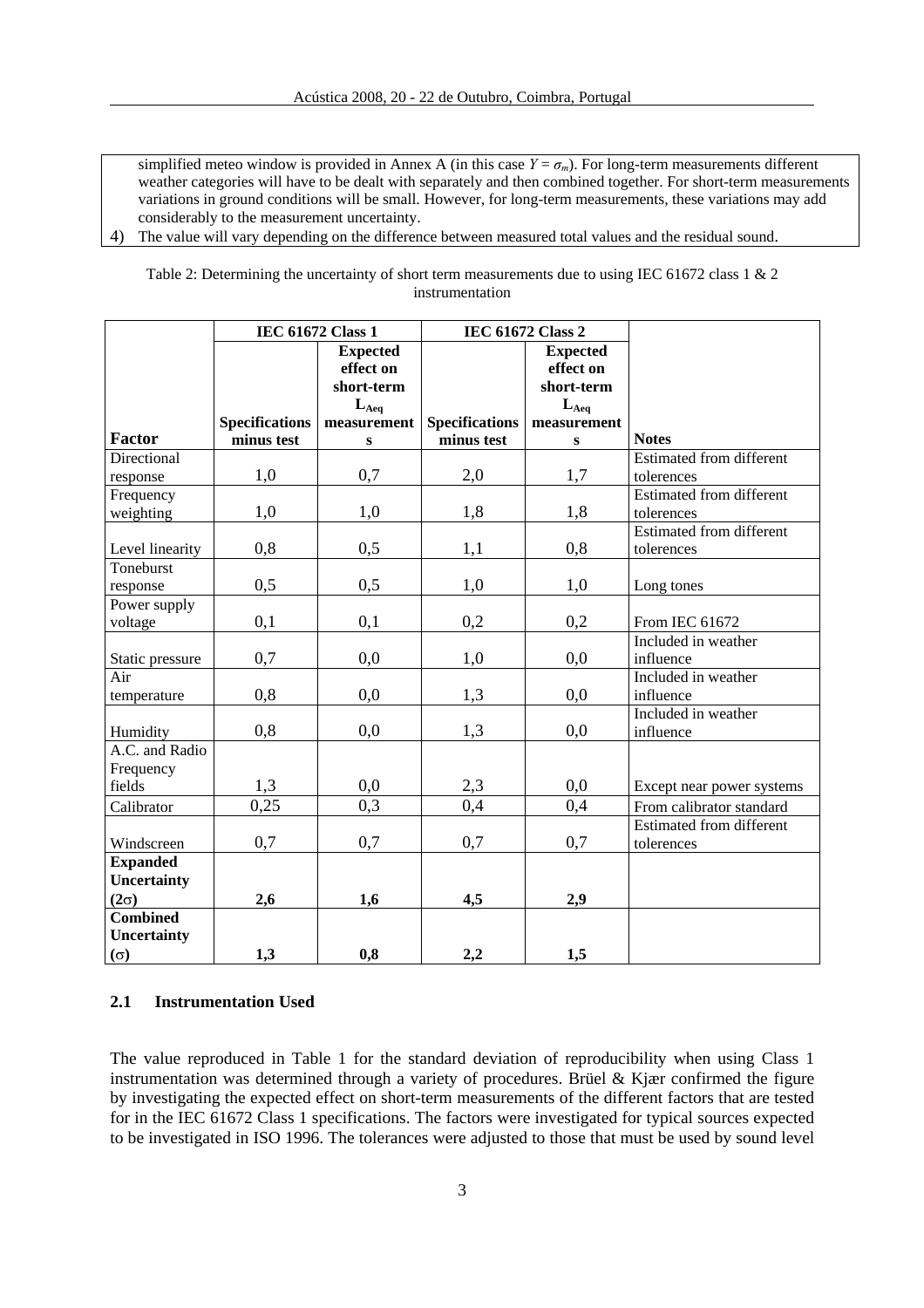meter manufacturers to allow type approval and periodic compliance tests at various test houses. In several cases, the overall effect had to be estimated due to the frequency dependent tolerances.

The above does not include the effects of self-generating noise. This is covered in the uncertainty due to residual noise (see below). In addition, the above may underestimate the uncertainty due to the directional response of the instrumentation if the source under investigation covers a wide angle. The overall combined uncertainty has been estimated to 1.1 dB. Thus, 1.0 dB is used in ISO 1996.

If class 2 sound level meters or directional microphones are used the value will be larger. Studies carried out at Brüel & Kjær have shown these to be double those of Class 1 instrumentation (see Table 2).

In addition, the above may underestimate the uncertainty due to the directional response of the instrumentation if the source under investigation covers a wide angle, causing an increase in the overall combined uncertainty to 2.2 dB. It should be noted that the above covers a smaller range of meteorological conditions than for Class 1 instrumentation. In addition, it also does not include the effects of self-generating noise. As it is twice the value of Class 1 uncertainty, and as ISO 1996 uses 1.0 dB for Class 1, an uncertainty of 2 dB is used for Class 2 instrumentation in the following study.

Using the same assessment example for Class 2 instrumentation, short-term assessments of the L<sub>Aeq</sub> of a stable, continuous source, at close range, under favourable meteorological conditions, without noticeable residual sound, the uncertainty terms could typically be 2, 0.5, 1.5 and 0 dB respectively, giving an overall combined uncertainty of 4.0 dB.

## **3 Determining Uncertainty due to Residual Sound**

The uncertainty due to residual sound is dependent on the following primary factors:

- The parameter measured
- The difference between measured total values and the residual sound
- The uncertainty of the assessments of the total values and the residual sound

The uncertainty due to residual sound varies depending on the difference between measured total values and the residual sound. The authors felt that it was important to investigate the influence of instrument class on reproducibility and the residual sound. For this investigation, the chosen parameter is LAeq.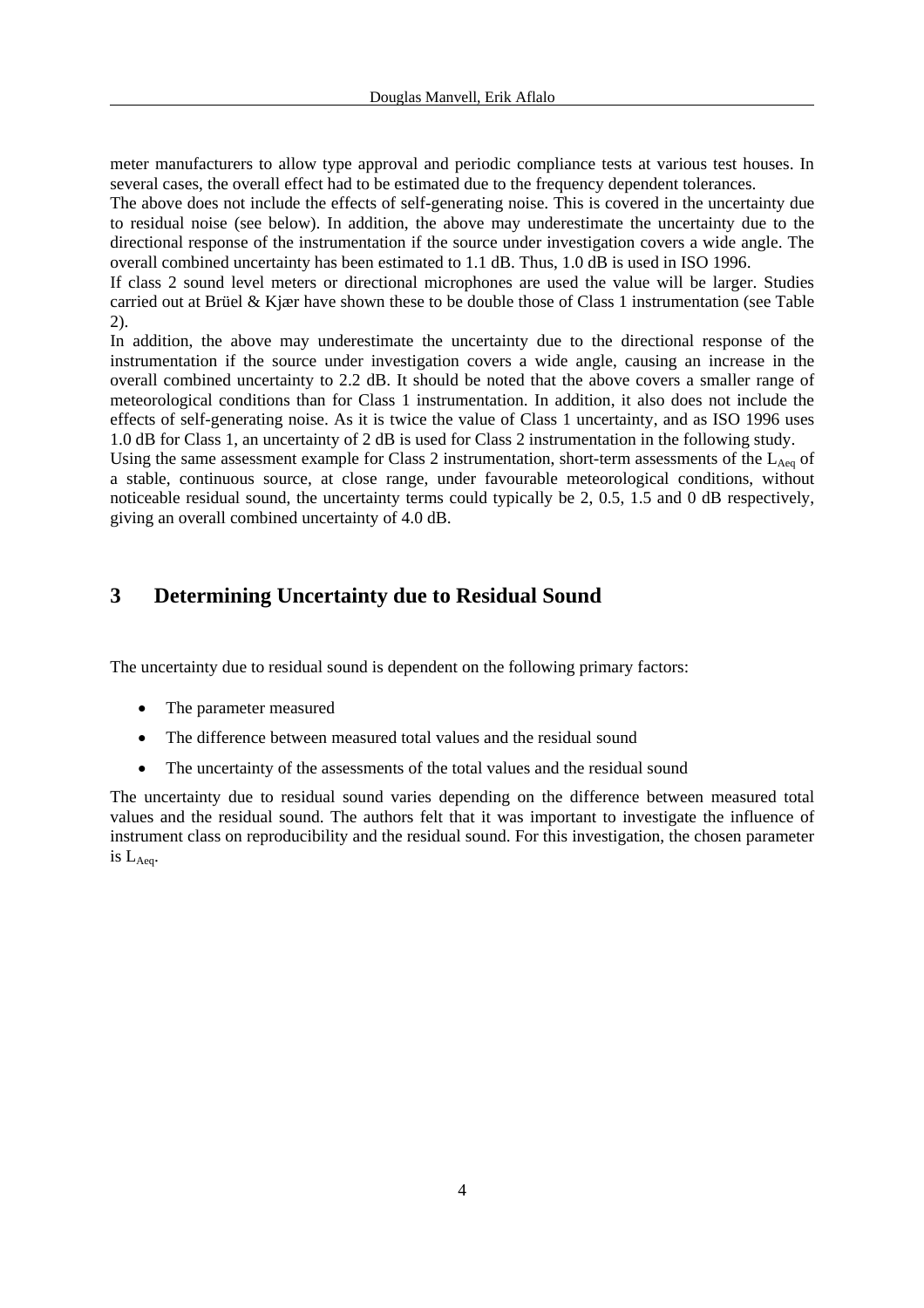

#### **3.1 The Difference between Measured Total Values and the Residual Sound**



The uncertainty due to residual sound varies depending on the difference between measured total values and the residual sound (including self-generating noise in the instrumentation). It is well-known how the residual sound level influences measurement of the specific sound level. At 10dB below, the influence has traditionally been accepted to be insignificant (it is, in fact 0.5 dB – see Figure 1). Later we will show how this factor influences the uncertainty and the determination of the uncertainty of the assessment.

| Table 3: Overview of the measurement uncertainty for residual sound $L_{Aeq}$ |  |  |
|-------------------------------------------------------------------------------|--|--|
|-------------------------------------------------------------------------------|--|--|

| <b>Standard</b><br>deviation of<br>reproducibility <sup>1)</sup><br>in dB                                                                                                                            | <b>Standard</b><br>uncertainty due<br>to operating<br>conditions <sup>2)</sup> in<br>dB. | <b>Standard</b><br>uncertainty due to<br>weather and ground<br>conditions $3)$<br>in dB           | <b>Combined</b><br>standard<br>uncertainty $\sigma_t$ in<br>dB | <b>Expanded</b><br>measurement<br>uncertainty<br>in dB |  |  |
|------------------------------------------------------------------------------------------------------------------------------------------------------------------------------------------------------|------------------------------------------------------------------------------------------|---------------------------------------------------------------------------------------------------|----------------------------------------------------------------|--------------------------------------------------------|--|--|
| 1,0                                                                                                                                                                                                  | X                                                                                        |                                                                                                   | $\sqrt{1,0^2 + X^2 + Y^2}$ $\mid \pm 2 \sigma_t$               |                                                        |  |  |
|                                                                                                                                                                                                      |                                                                                          |                                                                                                   |                                                                |                                                        |  |  |
| Different operator, different equipment, same place and everything else constant, see ISO 5725.<br>1)<br>If class 2 sound level meters or directional microphones are used the value will be larger. |                                                                                          |                                                                                                   |                                                                |                                                        |  |  |
|                                                                                                                                                                                                      |                                                                                          |                                                                                                   |                                                                |                                                        |  |  |
|                                                                                                                                                                                                      |                                                                                          | 2) To be determined from at least 3, and preferably 5 measurements under repeatability conditions |                                                                |                                                        |  |  |

2) To be determined from at least 3, and preferably 5 measurements under repeatability conditions (the same measurement procedure, the same instruments, the same operator, the same place) and at a position where variations in meteorological conditions have little influence on the results.

3) The value will vary depending upon the measurement distance and the prevailing meteorology. A method using a simplified meteo window is provided in Annex A (in this case  $Y = \sigma_m$ ).

In the example in Table 2, this results in  $Z = 1.3$  dB. This can then be reported in accordance with ISO 1996.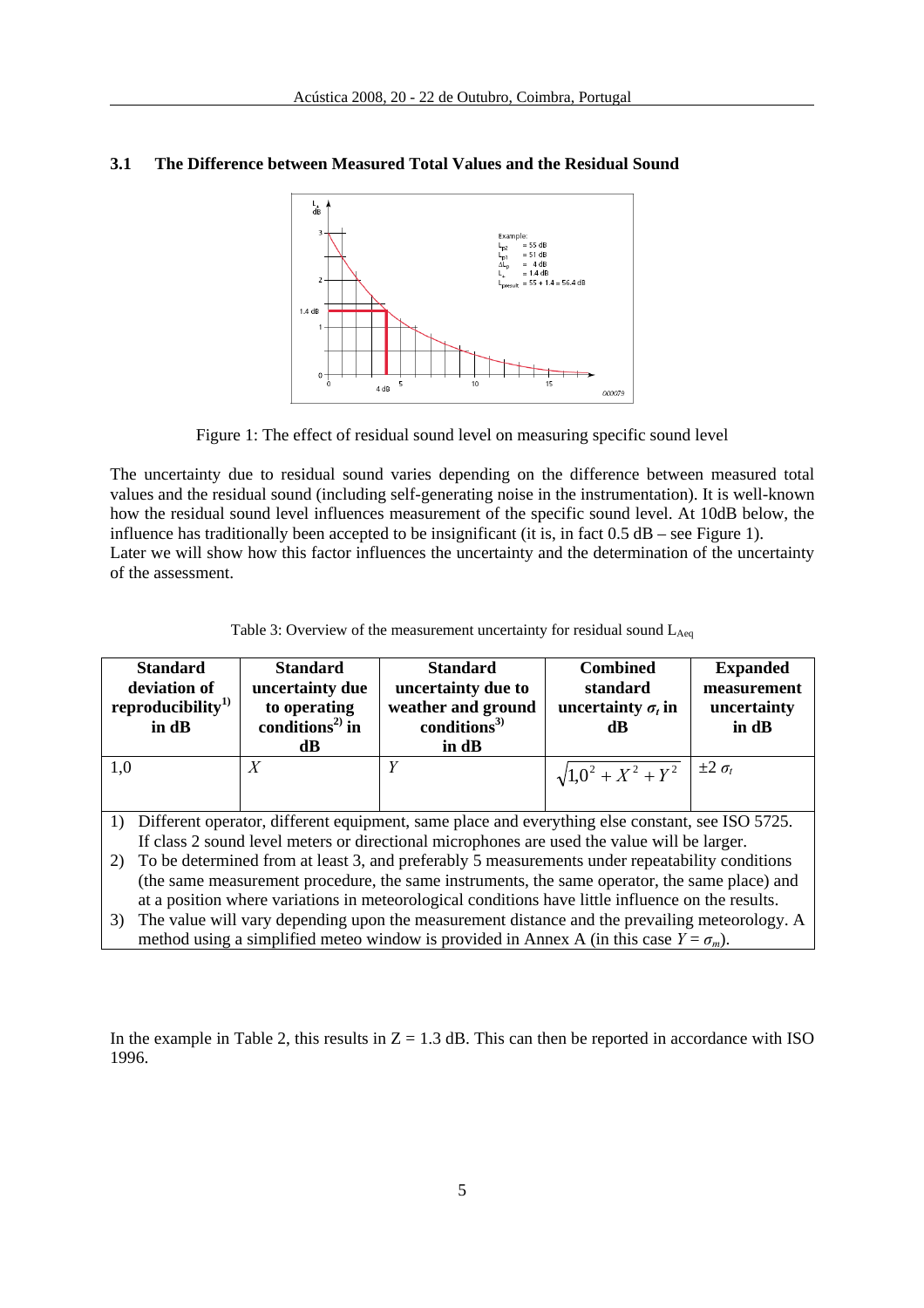| Class 1        |                 | <b>Residual</b> |      |             | z    |
|----------------|-----------------|-----------------|------|-------------|------|
|                | <b>Specific</b> | 57,0            | 60,0 | 63,0        | 1,30 |
|                | 66,4            | 65,9            | 65,3 | 63,7        |      |
|                | 67,8            | 67,4            | 67,0 | 66,0        |      |
| <b>Overall</b> | 70,0            | 69,8            | 69.5 | 69,0        |      |
|                | 72,3            | 72,1            | 72,0 | 71,7        |      |
|                | 73,6            | 73,5            | 73,4 | 73,2        |      |
| Uncertainty    |                 |                 |      | Uncertainty |      |
|                | 3,00            |                 |      | σS          | 3,27 |

Table 4: Determining the uncertainties for the specific sound level  $(\sigma_S)$  and due to residual sound, Z, for overall sound levels with uncertainty  $\sigma_0$ , residual sound levels with uncertainty  $\sigma_R$ , with a residual sound level 10 dB lower than the overall sound level and Class 1 instrumentation

Table 5: Determining the uncertainties for the specific sound level ( $\sigma_s$ ) and due to residual sound, Z, for overall sound levels with uncertainty  $\sigma_0$ , residual sound levels with uncertainty  $\sigma_R$ , with a residual sound level 5 dB lower than the overall sound level and Class 1 instrumentation

| <b>Class 1</b> |                 |      | z    |             |      |
|----------------|-----------------|------|------|-------------|------|
|                | <b>Specific</b> | 62,0 | 65,0 | 68,0        | 6,84 |
|                | 66,4            | 64,4 | 60,8 | 50          |      |
|                | 67,8            | 66,4 | 64,5 | 50          |      |
| <b>Overall</b> | 70,0            | 69,3 | 68,3 | 65,7        |      |
|                | 72,3            | 71,8 | 71,3 | 70,2        |      |
|                | 73,6            | 73,3 | 73   | 72,2        |      |
| Uncertainty    |                 |      |      | Uncertainty |      |
|                | 3,00            |      |      | $\sigma S$  | 7,47 |

Table 6: Determining the uncertainties for the specific sound level  $(\sigma_S)$  and due to residual sound, Z, for overall sound levels with uncertainty  $\sigma_0$ , residual sound levels with uncertainty  $\sigma_R$ , with a residual sound level 10 dB lower than the overall sound level and Class 2 instrumentation

| Class 2          |                 |      | z    |             |      |
|------------------|-----------------|------|------|-------------|------|
|                  | <b>Specific</b> | 56,0 | 60,0 | 64,0        | 2,68 |
|                  | 65,2            | 64,6 | 63,6 | 59,0        |      |
|                  | 67,0            | 66,6 | 66,0 | 64,0        |      |
| <b>Overall</b>   | 70,0            | 69,8 | 69,5 | 68,7        |      |
|                  | 73,0            | 72,9 | 72,8 | 72,4        |      |
|                  | 74,8            | 74,7 | 74,7 | 74,4        |      |
| Uncertainty      |                 |      |      | Uncertainty |      |
| $\alpha_{\rm O}$ | 4,00            |      |      | $\sigma S$  | 4,81 |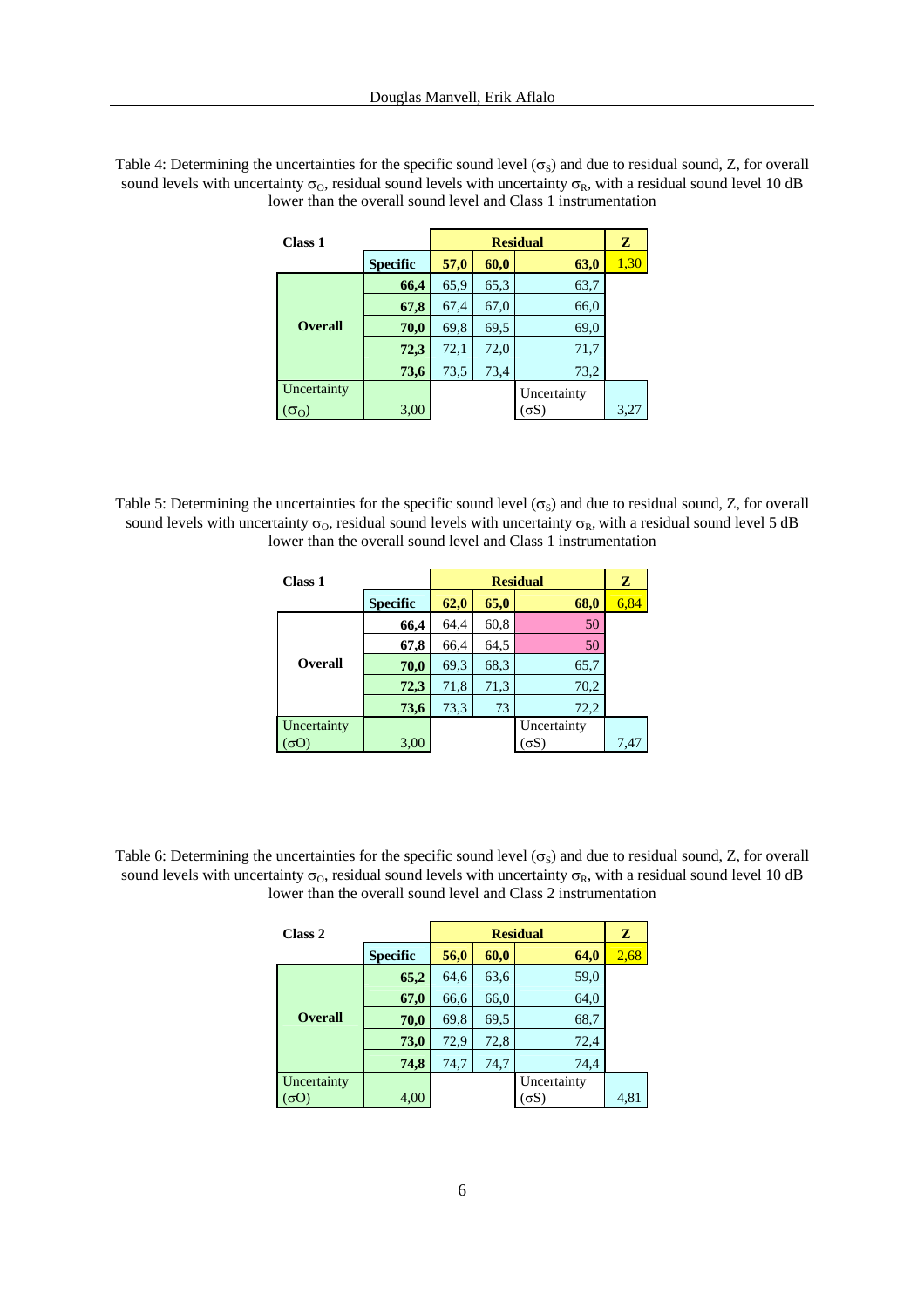| Class 2        |                 |      | z    |             |      |
|----------------|-----------------|------|------|-------------|------|
|                | <b>Specific</b> | 61,0 | 65,0 | 69,0        | 7,74 |
|                | 65,2            | 63,1 | 51,7 | 50          |      |
|                | 67,0            | 65,7 | 62,7 | 50          |      |
| <b>Overall</b> | 70,0            | 69,4 | 68.3 | 63,1        |      |
|                | 73,0            | 72,7 | 72,3 | 70,8        |      |
|                | 74,8            | 74,6 | 74,3 | 73,5        |      |
| Uncertainty    |                 |      |      | Uncertainty |      |
|                | 4,00            |      |      | σS          | 8,72 |

Table 7: Determining the uncertainties for the specific sound level ( $\sigma_s$ ) and due to residual sound, Z, for overall sound levels with uncertainty  $\sigma_0$ , residual sound levels with uncertainty  $\sigma_R$ , with a residual sound level 5 dB lower than the overall sound level and Class 2 instrumentation

The above example was for well-controlled measurements with relatively insignificant residual sound levels. In another example shown in Table 3, the residual sound level is only 5 dB below the overall sound level. In this case, some residual sound levels are above the overall sound level and the overall sound level cannot be determined. Default overall sound levels 20dB below the reported overall sound level are entered for these combinations (the 50 dB entries in Table 5). This gives a more realistic uncertainty value. If set blank, the results may not be included in the spreadsheet's uncertainty calculation and the uncertainty figure decreases. 20 dB is chosen as this is the level at which results to 1 decimal place do not change visibly. Here, the uncertainty for the specific sound level,  $\sigma_s$ , is calculated as 7.5 dB, resulting in a standard uncertainty due to residual sound, Z, of 6.8 dB.

### **3.2 The Influence of Instrumentation Class on Uncertainty**

When Class 1 instrumentation is replaced by Class 2 instrumentation, the uncertainties for overall sound levels,  $\sigma_0$ , and for residual sound levels,  $\sigma_R$ , increase from 3.0dB to 4.0 dB, as described earlier. The uncertainty for the specific sound level,  $\sigma_s$ , is calculated as 4.8 dB, resulting in a standard uncertainty due to residual sound, Z, of 2.7 dB (Table 6).

We now change the residual sound level to 5 dB below the overall sound level while still using Class 2 instrumentation. The uncertainty for the specific sound level,  $\sigma_s$ , is then calculated as 8.7 dB, resulting in a standard uncertainty due to residual sound, Z, of 7.7 dB (Table 7).

The influence of the instrumentation on the 2 cases is shown in Table 8. As it can be seen, there is a significant improvement in the uncertainty with the use of Class 1 instrumentation when residual sound levels are to be taken into account.

|                   | <b>Overall-Residual (dB)</b> |  |                  |  |  |  |  |
|-------------------|------------------------------|--|------------------|--|--|--|--|
|                   |                              |  |                  |  |  |  |  |
| <b>Class</b>      | $\sigma_{\rm S}$             |  | $\sigma_{\rm S}$ |  |  |  |  |
|                   |                              |  |                  |  |  |  |  |
|                   |                              |  |                  |  |  |  |  |
| <b>Difference</b> | ۰                            |  | -1.              |  |  |  |  |
| <b>Expanded</b>   |                              |  | -9.U             |  |  |  |  |

Table 8: The effect on uncertainty ( $\sigma_s$ ) for the specific sound level and the standard uncertainty due to residual sound, Z, of using Class 1 and Class 2 instrumentation, and the effect on the expanded measurement uncertainty